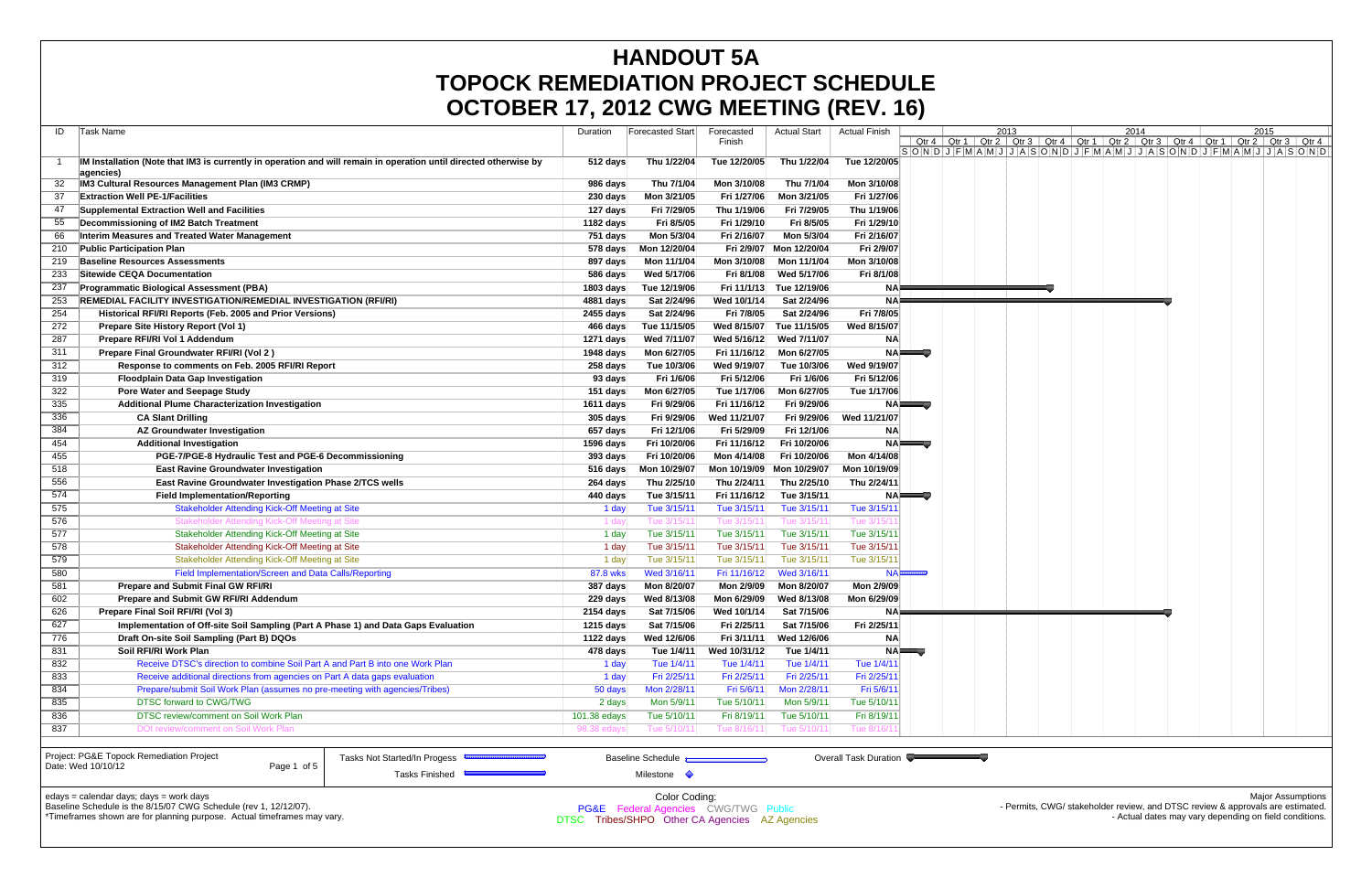|                    | UUTUDLIN TI, ZUTZ UWU MLLTINU (INLY. TU)                                                                                                        |                 |                                                                  |                         |                       |                        |                                 |      |            |                                                                                                                                                                                                                                     |
|--------------------|-------------------------------------------------------------------------------------------------------------------------------------------------|-----------------|------------------------------------------------------------------|-------------------------|-----------------------|------------------------|---------------------------------|------|------------|-------------------------------------------------------------------------------------------------------------------------------------------------------------------------------------------------------------------------------------|
| Task Name<br>ID    |                                                                                                                                                 | Duration        | Forecasted Start                                                 | Forecasted              | Actual Start          | <b>Actual Finish</b>   |                                 | 2013 | 2014       | 2015                                                                                                                                                                                                                                |
|                    |                                                                                                                                                 |                 |                                                                  | Finish                  |                       |                        |                                 |      |            | <u>  Qtr 4   Qtr 1   Qtr 2   Qtr 3   Qtr 4   Qtr 1   Qtr 2   Qtr 3   Qtr 4   Qtr 1   Qtr 2   Qtr 3   Qtr 4  <br/> S   O   N   D   J   F   M   A   M   J   J   A   S   O   N   D   J   F   M   A   M   J   J   A   S   S   J   Q</u> |
| 838                | CWG/TWG review/comment on Soil Work Plan                                                                                                        | 83.38 edays     | Tue 5/10/11                                                      | Mon 8/1/11              | Tue 5/10/11           | Mon 8/1/11             |                                 |      |            |                                                                                                                                                                                                                                     |
| 839                | <b>Tribal Consultation</b>                                                                                                                      | 66.38 edays     | Fri 5/27/11                                                      | Mon 8/1/11              | Fri 5/27/11           | Mon 8/1/11             |                                 |      |            |                                                                                                                                                                                                                                     |
| 840                | <b>SHPO Consultation</b>                                                                                                                        | 66.38 edays     | Fri 5/27/11                                                      | Mon 8/1/11              | Fri 5/27/11           | Mon 8/1/11             |                                 |      |            |                                                                                                                                                                                                                                     |
| 841                | FMIT comment on DTSC's/DOI's comments                                                                                                           | 0 days          | Fri 9/9/11                                                       | Fri 9/9/11              | Fri 9/9/11            | Fri 9/9/11             |                                 |      |            |                                                                                                                                                                                                                                     |
| 842                | FMIT, Hualapai, DTSC and DOI discuss FMIT's comments on Agencies' comments                                                                      | 1 day           | Thu 9/15/11                                                      | Thu 9/15/11             | Thu 9/15/11           | Thu 9/15/11            |                                 |      |            |                                                                                                                                                                                                                                     |
| 843                | DTSC respond to FMIT's comment on DTSC's comments                                                                                               | 1 day           | Thu 10/6/11                                                      | Thu 10/6/11             | Thu 10/6/11           | Thu 10/6/11            |                                 |      |            |                                                                                                                                                                                                                                     |
| 844                | DOI respond to FMIT's comment on DOI's comments                                                                                                 | 1 day           | Thu 10/6/1                                                       | Thu 10/6/1              | Thu 10/6/1 $^{\circ}$ | Thu 10/6/ <sup>-</sup> |                                 |      |            |                                                                                                                                                                                                                                     |
| 845                | DTSC provides additional direction to PGE                                                                                                       | 1 day           | Fri 10/7/11                                                      | Fri 10/7/11             | Fri 10/7/11           | Fri 10/7/11            |                                 |      |            |                                                                                                                                                                                                                                     |
| 846                | DOI provides additional direction to PG&E                                                                                                       | 1 day           | Fri 10/7/1                                                       | Fri 10/7/1              | Fri 10/7/11           | Fri 10/7/1             |                                 |      |            |                                                                                                                                                                                                                                     |
| 847                | Comment resolution                                                                                                                              | 42.2 wks        | Mon 8/22/11                                                      | Fri 6/15/12             | Mon 8/22/11           | Fri 6/15/12            |                                 |      |            |                                                                                                                                                                                                                                     |
| 848                | Draft response to comments to Tribes                                                                                                            | 1 day           | Wed 12/14/11                                                     | Wed 12/14/11            | Wed 12/14/11          | Wed 12/14/11           |                                 |      |            |                                                                                                                                                                                                                                     |
| 849                | Sitewalk to review soil sample locations                                                                                                        | 1 day           | Thu 12/15/11                                                     | Thu 12/15/11            | Thu 12/15/11          | Thu 12/15/11           |                                 |      |            |                                                                                                                                                                                                                                     |
| 850                | Final response to comments to CWG/TWG/Agencies/Tribes                                                                                           | 0 days          | Fri 5/11/12                                                      | Fri 5/11/12             | Fri 5/11/12           | Fri 5/11/12            |                                 |      |            |                                                                                                                                                                                                                                     |
| 851                | Meeting to discuss responses to comments (after 2weeks review of RTCs by CWG/TWG/Tribes)                                                        | 0 days          | Fri 6/15/12                                                      | Fri 6/15/12             | Fri 6/15/12           | Fri 6/15/12            |                                 |      |            |                                                                                                                                                                                                                                     |
| 852                | <b>PG&amp;E submits Revised Work Plan</b>                                                                                                       | <b>16.4 wks</b> | Fri 5/11/12                                                      | Wed 9/5/12              | Fri 5/11/12           | Wed 9/5/12             |                                 |      |            |                                                                                                                                                                                                                                     |
| 853                | <b>DTSC forward to CWG/TWG</b>                                                                                                                  | 0 days          | Mon 9/17/12                                                      | Mon 9/17/12             | Mon 9/17/12           | Mon 9/17/12            |                                 |      |            |                                                                                                                                                                                                                                     |
| 854                | <b>CEOA</b> evaluation                                                                                                                          | 8 wks           | Thu 9/6/12                                                       | Wed 10/31/12            | Thu 9/6/12            |                        | <b>NA</b> GANS                  |      |            |                                                                                                                                                                                                                                     |
| 855                | DTSC review/approve Revised Work Plan (pending CEQA evaluation)                                                                                 | 8 wks           | Thu 9/6/12                                                       | Wed 10/31/12            | Thu 9/6/12            | <b>NA</b>              |                                 |      |            |                                                                                                                                                                                                                                     |
| 856                | DOI review/approve Revised Work Plan                                                                                                            | 8 wks           | Thu 9/6/12                                                       | Wed 10/31/12            | Thu 9/6/12            |                        |                                 |      |            |                                                                                                                                                                                                                                     |
| 857                | <b>Work Plan Implementation/Data Analysis</b>                                                                                                   | 256 days        | Thu 11/1/12                                                      | Thu 10/24/13            | <b>NA</b>             | <b>NA</b>              |                                 |      |            |                                                                                                                                                                                                                                     |
| 858                | <b>Permitting/Planning for Field Work</b>                                                                                                       | 2 mons          | Thu 11/1/12                                                      | Fri 12/28/12            | <b>NA</b>             | <b>NA</b>              |                                 |      |            |                                                                                                                                                                                                                                     |
| 859                | <b>Field mobilization</b>                                                                                                                       | 30 days         | Thu 12/13/12                                                     | Wed 1/23/13             | <b>NA</b>             | <b>NA</b>              |                                 |      |            |                                                                                                                                                                                                                                     |
| 860                | Stakeholder Attending Kick-Off Meeting at Site*                                                                                                 | 0 days          | Thu 1/24/13                                                      | Thu 1/24/13             | <b>NA</b>             | <b>NA</b>              | 1/24                            |      |            |                                                                                                                                                                                                                                     |
| 861                | Stakeholder Attending Kick-Off Meeting at Site*                                                                                                 | 0 days          | Thu 1/24/13                                                      | Thu 1/24/13             | <b>NA</b>             | <b>NA</b>              | 1/24                            |      |            |                                                                                                                                                                                                                                     |
| 862                | Stakeholder Attending Kick-Off Meeting at Site*                                                                                                 | 0 days          | Thu 1/24/13                                                      | Thu 1/24/13             | <b>NA</b>             | <b>NA</b>              | $1/24$ $\left\  \cdot \right\ $ |      |            |                                                                                                                                                                                                                                     |
| 863                | Stakeholder Attending Kick-Off Meeting at Site*                                                                                                 | 0 days          | Thu 1/24/13                                                      | Thu 1/24/13             | <b>NA</b>             | <b>NA</b>              | 1/24                            |      |            |                                                                                                                                                                                                                                     |
| 864                | Stakeholder Attending Kick-Off Meeting at Site*                                                                                                 | 0 days          | Thu 1/24/13                                                      | Thu 1/24/13             | <b>NA</b>             | - NA                   | 1/24                            |      |            |                                                                                                                                                                                                                                     |
| 865                | Field Implementation (field duration will depend on field conditions, ability to perform field work                                             | 273 edays       | Thu 1/24/13                                                      | Thu 10/24/13            | <b>NA</b>             | <b>NA</b>              |                                 |      |            |                                                                                                                                                                                                                                     |
|                    | concurrently, and ability to reach timely decisions on additional sampling needs)                                                               |                 |                                                                  |                         |                       |                        |                                 |      |            |                                                                                                                                                                                                                                     |
| 866                | <b>Reporting (RFI/RI Volume 3)</b>                                                                                                              | 243 days        | Mon 10/28/13                                                     | Wed 10/1/14             | <b>NA</b>             | <b>NA</b><br><b>NA</b> |                                 |      |            |                                                                                                                                                                                                                                     |
| 867                | Prepare Draft RFI/RI Vol 3 report (duration is estimated and will be verified/adjusted after completion of<br>Soil RFI/RI Field Implementation) | 3 mons          | Mon 10/28/13                                                     | Wed 1/22/14             | <b>NA</b>             |                        |                                 |      |            |                                                                                                                                                                                                                                     |
| 868                | DTSC sends report to CWG/TWG and Tribes                                                                                                         | 3 days          | Thu 1/23/14                                                      | Mon 1/27/14             | <b>NA</b>             | <b>NA</b>              |                                 |      |            |                                                                                                                                                                                                                                     |
| 869                | <b>CWG/TWG</b> review/comment                                                                                                                   | 2 mons          | Tue 1/28/14                                                      | Wed 3/26/14             | <b>NA</b>             | <b>NA</b>              |                                 |      |            |                                                                                                                                                                                                                                     |
| 870                | Tribes review/comment                                                                                                                           | 2 mons          | Tue 1/28/14                                                      | Wed 3/26/14             | <b>NA</b>             | <b>NA</b>              |                                 |      |            |                                                                                                                                                                                                                                     |
| 871                | DTSC review/comment/provide direction to PG&E                                                                                                   | 2.5 mons        | Tue 1/28/14                                                      | Thu 4/10/14             | <b>NA</b>             | <b>NA</b>              |                                 |      |            |                                                                                                                                                                                                                                     |
| 872                | DOI review/comment/provide direction to PG&E                                                                                                    | $2.5$ mon       | Tue 1/28/1                                                       | Thu 4/10/1 <sub>'</sub> | <b>NA</b>             |                        |                                 |      |            |                                                                                                                                                                                                                                     |
| 873                | Prepare Response to Comments (duration is estimated, to be verified after receipt of comments and                                               | 1.5 mons        | Thu 4/10/14                                                      | Fri 5/23/14             | <b>NA</b>             | <b>NA</b>              |                                 |      |            |                                                                                                                                                                                                                                     |
|                    | direction)                                                                                                                                      |                 |                                                                  |                         |                       |                        |                                 |      |            |                                                                                                                                                                                                                                     |
| 874                | <b>CWG/TWG</b> review/comment                                                                                                                   | 30 edays        | Fri 5/23/14                                                      | Sun 6/22/14             | <b>NA</b>             | <b>NA</b>              |                                 |      | <b>REA</b> |                                                                                                                                                                                                                                     |
| 875                | Tribes review/comemnt                                                                                                                           | 30 edays        | Fri 5/23/14                                                      | Sun 6/22/14             | <b>NA</b>             | <b>NA</b>              |                                 |      |            |                                                                                                                                                                                                                                     |
| 876                | DOI review/comment                                                                                                                              | 45 eday         | Fri 5/23/14                                                      | Mon 7/7/14              | <b>NA</b>             |                        |                                 |      |            |                                                                                                                                                                                                                                     |
| 877                | <b>DTSC</b> review/comment                                                                                                                      | 45 edays        | Fri 5/23/14                                                      | Mon 7/7/14              | <b>NA</b>             | <b>NA</b>              |                                 |      |            |                                                                                                                                                                                                                                     |
| 878                | Meeting to discuss response to comments (approx. 2 wks after review by CWG/TWG/Tribes/ Agencies)                                                | 0 days          | Fri 6/6/14                                                       | Fri 6/6/14              | <b>NA</b>             | <b>NA</b>              |                                 |      | 6/6        |                                                                                                                                                                                                                                     |
| 879                | Prepare Revised RFI Volume 3 (duration is estimated, to be verified after completion of RTCs)                                                   | 2 mons          | Tue 7/8/14                                                       | Wed 9/3/14              | <b>NA</b>             | <b>NA</b>              |                                 |      |            |                                                                                                                                                                                                                                     |
| Date: Wed 10/10/12 | Project: PG&E Topock Remediation Project<br>Tasks Not Started/In Progess<br>Page 2 of 5<br><b>Tasks Finished</b>                                |                 | Baseline Schedule a<br>Milestone $\Diamond$                      |                         |                       | Overall Task Duration  |                                 |      |            |                                                                                                                                                                                                                                     |
|                    | edays = calendar days; days = work days<br>Baseline Schedule is the 8/15/07 CWG Schedule (rev 1, 12/12/07).                                     |                 | Color Coding:<br><b>PG&amp;E</b> Federal Agencies CWG/TWG Public |                         |                       |                        |                                 |      |            | <b>Major Assumptions</b><br>- Permits, CWG/ stakeholder review, and DTSC review & approvals are estimated.                                                                                                                          |

\*Timeframes shown are for planning purpose. Actual timeframes may vary.

- Actual dates may vary depending on field conditions.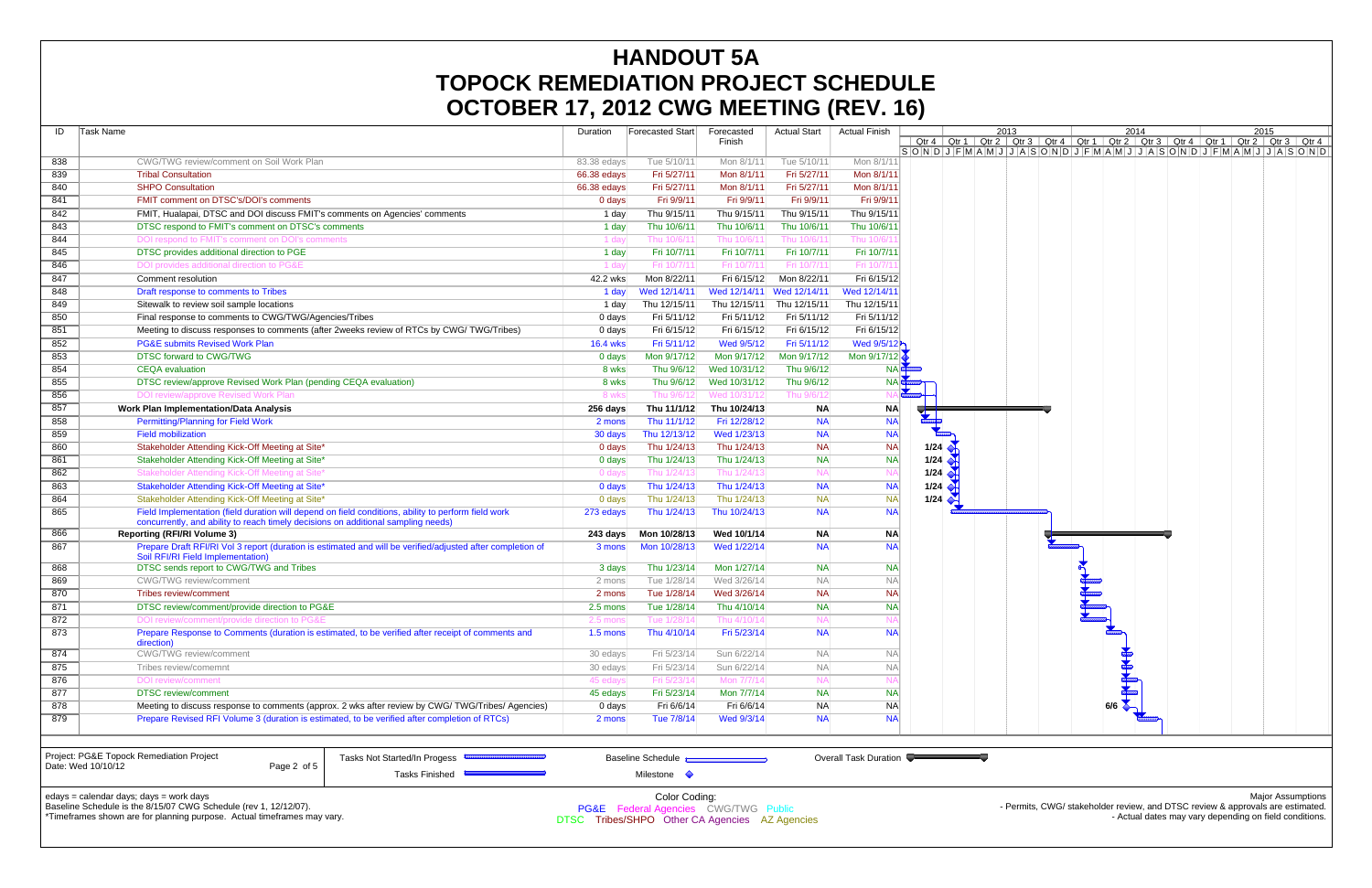| ID   | Task Name                                                                                                     |                                                                                                 | Duration          | Forecasted Start                       | Forecasted<br>Finish | <b>Actual Start</b> | <b>Actual Finish</b>  | $S$ O $N$ D $J$ F $M$ A $M$ J | Qtr 4 $\vert$ Qtr 1 | 20<br>$\sqrt{\frac{C_{\text{ctr}}^2}{2}}$ |
|------|---------------------------------------------------------------------------------------------------------------|-------------------------------------------------------------------------------------------------|-------------------|----------------------------------------|----------------------|---------------------|-----------------------|-------------------------------|---------------------|-------------------------------------------|
| 880  | DTSC review/approve Revised RFI/RI Vol. 3                                                                     |                                                                                                 | 4 wks             | Thu 9/4/14                             | Wed 10/1/14          | <b>NA</b>           | <b>NA</b>             |                               |                     |                                           |
| 881  | DOI review/approve Revised RFI/RI Vol. 3 Report                                                               |                                                                                                 | 4 wks             | Thu 9/4/14                             | Wed 10/1/1           | $N_A$               |                       |                               |                     |                                           |
| 882  | <b>ADEQ Topock Groundwater Study</b>                                                                          |                                                                                                 | 475 days          | Thu 11/18/04                           | Wed 8/23/06          | Thu 11/18/04        | Wed 8/23/06           |                               |                     |                                           |
| 886  | CORRECTIVE MEASURES/REMEDIAL ALTERNATIVE DEVELOPMENT                                                          |                                                                                                 | 1527 days         | Mon 3/29/04                            | Thu 12/31/09         | Mon 3/29/04         | <b>NA</b>             |                               |                     |                                           |
| 1034 | <b>CORRECTIVE MEASURE STUDY/FEASIBILITY STUDY (CMS/FS) AND RISK ASSESSMENT</b>                                |                                                                                                 | 3546 days         | Mon 12/16/02                           | Thu 6/9/16           | Mon 12/16/02        | <b>NA</b>             |                               |                     |                                           |
| 1035 | <b>CMS Work Plan</b>                                                                                          |                                                                                                 | 1465 days         | Mon 12/16/02                           | Tue 6/24/08          | Mon 12/16/02        | Tue 6/24/08           |                               |                     |                                           |
| 1054 | <b>Risk Evaluation - Scoping and CSM</b>                                                                      |                                                                                                 | 2287 days         | Tue 10/31/06                           | Wed 7/22/15          | Tue 10/31/06        | <b>NA</b>             |                               |                     |                                           |
| 1055 | Soil Land Use and Pathway Analysis before Nov. 2007 Group Meeting                                             |                                                                                                 | 265 days          | Tue 10/31/06                           | Fri 10/26/07         | Tue 10/31/06        | Fri 10/26/07          |                               |                     |                                           |
| 1056 | Scoping for Ecological Risk Assessment Work Plan                                                              |                                                                                                 | 282 days          | Mon 1/22/07                            | Fri 2/15/08          | Mon 1/22/07         | Fri 2/15/08           |                               |                     |                                           |
| 1066 | Soil/Groundwater Risk Assessment Workplan (RAWP)                                                              |                                                                                                 | 1633.23 days      | Mon 10/29/07                           | Fri 1/24/14          | Mon 10/29/07        | ΝA                    |                               |                     |                                           |
| 1067 | <b>RAWP</b>                                                                                                   |                                                                                                 | $334$ days        | Mon 10/29/07                           | Thu 2/5/09           | Mon 10/29/07        | Thu 2/5/09            |                               |                     |                                           |
| 1093 | <b>RAWP Addendum II</b>                                                                                       |                                                                                                 | 311.23 days       | Thu 11/15/12                           | Fri 1/24/14          | <b>NA</b>           | <b>NA</b>             |                               |                     |                                           |
| 1094 | PG&E submits Arrowweed TM and RAWP Addendum II TM                                                             |                                                                                                 | 1 day             | Thu 11/15/12                           | Thu 11/15/12         | <b>NA</b>           | <b>NA</b>             |                               |                     |                                           |
| 1095 | CWG/TWG review on TMs                                                                                         |                                                                                                 | $2.08$ mons       | Thu 11/15/12                           | Tue 1/15/13          | <b>NA</b>           | <b>NA</b>             |                               |                     |                                           |
| 1096 | DTSC review/comment on the TMs                                                                                |                                                                                                 | 2.08 mons         | Thu 11/15/12                           | Tue 1/15/13          | <b>NA</b>           | <b>NA</b>             |                               |                     |                                           |
| 1097 | DOI review/comment on the TMs                                                                                 |                                                                                                 | 2.08 mons         | Thu 11/15/12                           | Tue 1/15/1           | <b>NA</b>           | <b>NA</b>             |                               |                     |                                           |
| 1098 | <b>Scoping Meetings for RAWP Addendum II</b>                                                                  |                                                                                                 | 1.45 mons         | Wed 1/16/13                            | Thu 2/28/13          | <b>NA</b>           | <b>NA</b>             |                               |                     |                                           |
| 1099 | Prepare/submit RAWP Addendum II                                                                               |                                                                                                 | 4.6 mons          | Fri 3/1/13                             | Mon 7/15/13          | <b>NA</b>           | <b>NA</b>             |                               |                     |                                           |
| 1100 | <b>CWG/TWG</b> review                                                                                         |                                                                                                 | 30 edays          | Mon 7/15/13                            | Wed 8/14/13          | <b>NA</b>           | <b>NA</b>             |                               |                     |                                           |
| 1101 | <b>DTSC</b> review/comment                                                                                    |                                                                                                 |                   | Mon 7/15/13                            | Thu 8/29/13          | <b>NA</b>           | <b>NA</b>             |                               |                     |                                           |
| 1102 |                                                                                                               |                                                                                                 | 45 edays          | Mon 7/15/13                            | Thu 8/29/1           | <b>NA</b>           |                       |                               |                     |                                           |
| 1103 | DOI review/comment                                                                                            |                                                                                                 | 45 eday           |                                        |                      |                     | <b>NA</b>             |                               |                     |                                           |
|      | <b>Prepare Response to Comments</b>                                                                           |                                                                                                 | 1 mon             | Thu 8/29/13                            | Fri 9/27/13          | <b>NA</b>           |                       |                               |                     |                                           |
| 1104 | <b>DTSC</b> review/comment                                                                                    |                                                                                                 | 45 edays          | Fri 9/27/13                            | Mon 11/11/13         | <b>NA</b>           | <b>NA</b>             |                               |                     |                                           |
| 1105 | <b>DOI</b> review/comment                                                                                     |                                                                                                 | 45 edays          | Fri 9/27/13                            | Mon 11/11/1          | <b>NA</b>           |                       |                               |                     |                                           |
| 1106 | CWG/TWG review/comment                                                                                        |                                                                                                 | 30 edays          | Fri 9/27/13                            | Sun 10/27/13         | <b>NA</b>           | <b>NA</b>             |                               |                     |                                           |
| 1107 | Tribal review/comment                                                                                         |                                                                                                 | 30 edays          | Fri 9/27/13                            | Sun 10/27/13         | <b>NA</b>           | <b>NA</b>             |                               |                     |                                           |
| 1108 |                                                                                                               | Meeting to discuss response to comments (approx. 2 wks after review by CWG/TWG/Tribes/ Agencies | $0 \text{ days}$  | Fri 10/11/13                           | Fri 10/11/13         | <b>NA</b>           | <b>NA</b>             |                               |                     |                                           |
| 1109 | Submit Final RAWP Addendum II                                                                                 |                                                                                                 | $1.5 \text{ mon}$ | Mon 11/11/13                           | Wed 12/25/13         | <b>NA</b>           | <b>NA</b>             |                               |                     |                                           |
| 1110 | <b>DTSC</b> review/approve                                                                                    |                                                                                                 | 30 edays          | Wed 12/25/13                           | Fri 1/24/14          | <b>NA</b>           | <b>NA</b>             |                               |                     |                                           |
| 1111 | DOI review/approve                                                                                            |                                                                                                 | 30 edays          | Wed 12/25/13                           | Fri 1/24/1           | <b>NA</b>           |                       |                               |                     |                                           |
| 1112 | <b>Groundwater Evaluation</b>                                                                                 |                                                                                                 | 330 days          | Wed 9/10/08                            | Tue 12/15/09         | Wed 9/10/08         | Tue 12/15/09          |                               |                     |                                           |
| 1129 | <b>Soil Evaluation</b>                                                                                        |                                                                                                 | 210 days          | Thu 10/2/14                            | Wed 7/22/15          | <b>NA</b>           | <b>NA</b>             |                               |                     |                                           |
| 1130 | Prepare and submit HH and Eco Soil risk evaluation                                                            |                                                                                                 | 16 wks            | Thu 10/2/14                            | Wed 1/21/15          | <b>NA</b>           | <b>NA</b>             |                               |                     |                                           |
| 1131 | DTSC send Soil Risk Evaluation to CWG/TWG                                                                     |                                                                                                 | 3 days            | Thu 1/22/15                            | Mon 1/26/15          | <b>NA</b>           | <b>NA</b>             |                               |                     |                                           |
| 1132 | <b>DTSC</b> review/comment                                                                                    |                                                                                                 | 45 edays          | Mon 1/26/15                            | Thu 3/12/15          | <b>NA</b>           | <b>NA</b>             |                               |                     |                                           |
| 1133 | DOI review/comment                                                                                            |                                                                                                 | 45 edays          | Mon 1/26/15                            | Thu 3/12/1           | <b>NA</b>           | NA                    |                               |                     |                                           |
| 1134 | <b>CWG/TWG</b> review/comment                                                                                 |                                                                                                 | 30 edays          | Mon 1/26/15                            | Wed 2/25/15          | <b>NA</b>           | <b>NA</b>             |                               |                     |                                           |
| 1135 | <b>Tribes review/comment</b>                                                                                  |                                                                                                 | 30 edays          | Mon 1/26/15                            | Wed 2/25/15          | <b>NA</b>           | <b>NA</b>             |                               |                     |                                           |
| 1136 | <b>Prepare Response to Comments</b>                                                                           |                                                                                                 | 1 mon             | Fri 3/13/15                            | Fri 4/10/15          | <b>NA</b>           | <b>NA</b>             |                               |                     |                                           |
| 1137 | <b>DTSC</b> review/comment                                                                                    |                                                                                                 | 45 edays          | Fri 4/10/15                            | Mon 5/25/15          | <b>NA</b>           | <b>NA</b>             |                               |                     |                                           |
| 1138 | DOI review/comment                                                                                            |                                                                                                 | 45 edays          | Fri 4/10/15                            | Mon 5/25/1           | <b>NA</b>           |                       |                               |                     |                                           |
| 1139 | CWG/TWG review/comment                                                                                        |                                                                                                 | 30 edays          | Fri 4/10/15                            | Sun 5/10/15          | <b>NA</b>           | <b>NA</b>             |                               |                     |                                           |
| 1140 | Tribal review/comment                                                                                         |                                                                                                 | 30 edays          | Fri 4/10/15                            | Sun 5/10/15          | <b>NA</b>           | <b>NA</b>             |                               |                     |                                           |
| 1141 | Meeting to discuss response to comments (approx. 2 wks after review by CWG/TWG/Tribes/ Agencies)              |                                                                                                 |                   | Fri 4/24/15<br>$0$ days                | Fri 4/24/15          | <b>NA</b>           | <b>NA</b>             |                               |                     |                                           |
| 1142 | Finalize risk evaluation                                                                                      |                                                                                                 | 1 mon             | Tue 5/26/15                            | Tue 6/23/15          | <b>NA</b>           | <b>NA</b>             |                               |                     |                                           |
|      | Project: PG&E Topock Remediation Project                                                                      | Tasks Not Started/In Progess                                                                    |                   | Baseline Schedule <b>Communication</b> |                      |                     | Overall Task Duration |                               |                     |                                           |
|      | Date: Wed 10/10/12<br>Page 3 of 5                                                                             |                                                                                                 |                   |                                        |                      |                     |                       |                               |                     |                                           |
|      |                                                                                                               | Tasks Finished                                                                                  |                   | Milestone $\Diamond$                   |                      |                     |                       |                               |                     |                                           |
|      | edays = calendar days; days = work days<br>Boogline Schoolule is the $9/4E/07$ CMC Schoolule (roy 1 12/12/07) |                                                                                                 |                   | Color Coding:                          |                      |                     |                       |                               |                     |                                           |

Baseline Schedule is the 8/15/07 CWG Schedule (rev 1, 12/12/07).



- Permits, CWG/ stakeholder review, and DTSC review & approvals are estimated. - Actual dates may vary depending on field conditions.

\*Timeframes shown are for planning purpose. Actual timeframes may vary.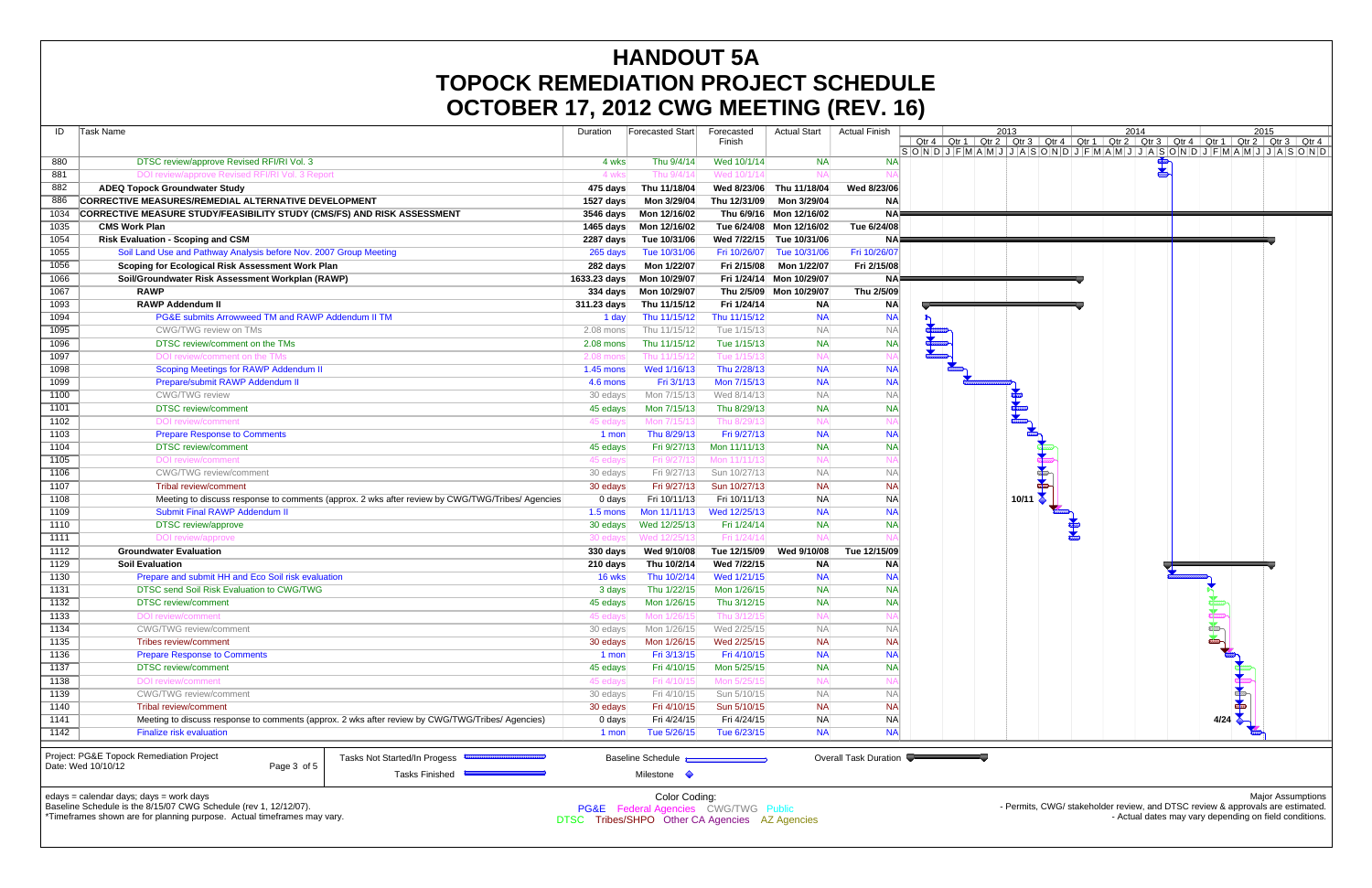| ID           | Task Name                                                                                                        |                                                                                                     | Duration    | Forecasted Start                                       | Forecasted<br>Finish        | <b>Actual Start</b> | <b>Actual Finish</b>  | $S$ O $N$ DJ $F$ $M$ A $M$ J | Qtr 4   Qtr 1   Qtr 2 | 20 |
|--------------|------------------------------------------------------------------------------------------------------------------|-----------------------------------------------------------------------------------------------------|-------------|--------------------------------------------------------|-----------------------------|---------------------|-----------------------|------------------------------|-----------------------|----|
| 1143         | <b>DTSC</b> review/approve                                                                                       |                                                                                                     | 1 mon       | Wed 6/24/15                                            | Wed 7/22/15                 | <b>NA</b>           | <b>NA</b>             |                              |                       |    |
| 1144         | DOI review/approve                                                                                               |                                                                                                     | 1 mor       | Wed 6/24/15                                            | Wed 7/22/1                  | N/                  |                       |                              |                       |    |
| 1145         | <b>CMS/FS Report</b>                                                                                             |                                                                                                     | 2043 days   | Mon 8/18/08                                            | Thu 6/9/16                  | Mon 8/18/08         | <b>NA</b>             |                              |                       |    |
| 1223         | <b>STATEMENT OF BASIS</b>                                                                                        |                                                                                                     | 1791.6 days | Mon 1/4/10                                             | Wed 11/9/16                 | Mon 1/4/10          | <b>NA</b>             |                              |                       |    |
| 1238         | <b>RECORD OF DECISION</b>                                                                                        |                                                                                                     | 1892 days   | Fri 12/18/09                                           | Tue 3/14/17                 | Fri 12/18/09        | <b>NA</b>             |                              |                       |    |
| 1261         | Section 106 Programmatic Agreement (PA)                                                                          |                                                                                                     | 1376 days   | Fri 10/10/08                                           | Mon 1/13/14                 | Fri 10/10/08        | <b>NA</b>             |                              |                       |    |
| 1294         | <b>EIR DOCUMENTATION</b>                                                                                         |                                                                                                     | 2942.8 days | Thu 9/1/05                                             | Mon 11/21/16                | Thu 9/1/05          | <b>NA</b>             |                              |                       |    |
| 1380         | <b>DESIGN, PERMITTING, AND CONSTRUCTION OF GROUNDWATER REMEDY</b>                                                |                                                                                                     | 1588.5 days | Mon 1/31/11                                            | Wed 3/1/17                  | Mon 1/31/11         | <b>NA</b>             |                              |                       |    |
| 1381         | Corrective Measure Implementation/Remedial Design (CMI/RD) Workplan                                              |                                                                                                     | 199 days    | Mon 1/31/11                                            | Thu 11/3/11                 | Mon 1/31/11         | <b>NA</b>             |                              |                       |    |
| 1395         | Remedial Design (Preliminary, Intermediate, and Pre-Final/Final)                                                 |                                                                                                     | $611$ days  | Tue 9/20/11                                            | Mon 1/20/14                 | Tue 9/20/11         | ΝA                    |                              |                       |    |
| 1396         | <b>Preliminary Design</b>                                                                                        |                                                                                                     | 174 days    | Tue 9/20/11                                            | Thu 5/17/12                 | Tue 9/20/11         | Thu 5/17/12           |                              |                       |    |
| 1408         | <b>Intermediate Design</b>                                                                                       |                                                                                                     | 291 days    | Fri 5/18/12                                            | Fri 6/28/13                 | Fri 5/18/12         | <b>NA</b>             |                              |                       |    |
| 1409         | Prepare/submit Intermediate Design Package                                                                       |                                                                                                     | 7.76 mons   | Fri 5/18/12                                            | Tue 1/1/13                  | Fri 5/18/12         | <b>NA</b>             |                              |                       |    |
| 1410         | <b>DTSC forward to CWG/TWG</b>                                                                                   |                                                                                                     | 3 days      | Wed 1/2/13                                             | Fri 1/4/13                  | <b>NA</b>           | <b>NA</b>             |                              |                       |    |
| 1411         | CWG/TWG review/comment on Intermediate Design Package                                                            |                                                                                                     | 60 edays    | Mon 1/7/13                                             | Fri 3/8/13                  | <b>NA</b>           | <b>NA</b>             |                              |                       |    |
| 1412         | <b>Tribes Consultation</b>                                                                                       |                                                                                                     | 60 edays    | Mon 1/7/13                                             | Fri 3/8/13                  | <b>NA</b>           | <b>NA</b>             |                              |                       |    |
| 1413         | BLM process after close of comment period                                                                        |                                                                                                     | 15 edays    | Fri 3/8/13                                             | Sat 3/23/1                  | $N_A$               | NΑ                    |                              |                       |    |
| 1414         | DTSC review/comment on Intermediate Design Package                                                               |                                                                                                     | 75 edays    | Mon 1/7/13                                             | Sat 3/23/13                 | <b>NA</b>           | <b>NA</b>             |                              |                       |    |
| 1415         | DOI review/comment on Intermediate Design Package                                                                |                                                                                                     | 75 edays    | Mon 1/7/13                                             | Sat 3/23/1                  | $N_A$               | ΝA                    |                              |                       |    |
| 1416         | Comments resolution                                                                                              |                                                                                                     | 14 wks      | Mon 3/25/13                                            | Fri 6/28/13                 | <b>NA</b>           | <b>NA</b>             |                              |                       |    |
| 1417         |                                                                                                                  |                                                                                                     | 146 days    | Mon 7/1/13                                             | Mon 1/20/14                 | <b>NA</b>           | <b>NA</b>             |                              |                       |    |
| 1418         | Prepare/submit Pre-Final Design Package (duration to be confirmed after receipt of comments)                     | Pre-Final/Final Design (include plan for decommissioning, removal, and restoration of IM3 facility) | 2 mons      | Mon 7/1/13                                             | Tue 8/27/13                 | <b>NA</b>           | <b>NA</b>             |                              |                       |    |
| 1419         | DTSC forward to CWG/TWG                                                                                          |                                                                                                     | 3 days      | Wed 8/28/13                                            | Fri 8/30/13                 | <b>NA</b>           | <b>NA</b>             |                              |                       |    |
| 1420         |                                                                                                                  |                                                                                                     |             | Mon 9/2/13                                             | Fri 11/1/13                 | <b>NA</b>           | <b>NA</b>             |                              |                       |    |
|              | CWG/TWG review/comment on Final Design Package<br><b>Tribal Consultation</b>                                     |                                                                                                     | 60 edays    |                                                        | Fri 11/1/13                 |                     | <b>NA</b>             |                              |                       |    |
| 1421<br>1422 |                                                                                                                  |                                                                                                     | 60 edays    | Mon 9/2/13                                             |                             | <b>NA</b><br>$N_A$  | N۵                    |                              |                       |    |
| 1423         | BLM process after close of comment period                                                                        |                                                                                                     | 15 edays    | Fri 11/1/13                                            | Sat 11/16/1                 |                     |                       |                              |                       |    |
| 1424         | DTSC review/comment on Final Design Package                                                                      |                                                                                                     | 75 edays    | Mon 9/2/13                                             | Sat 11/16/13<br>Sat 11/16/1 | <b>NA</b>           | <b>NA</b>             |                              |                       |    |
|              | DOI review/comment on Final Design Package                                                                       |                                                                                                     | 75 edays    | Mon 9/2/13                                             |                             | <b>NA</b>           |                       |                              |                       |    |
| 1425         | Comments resolution                                                                                              |                                                                                                     | 4 wks       | Mon 11/18/13                                           | Fri 12/13/13                | <b>NA</b>           | <b>NA</b>             |                              |                       |    |
| 1426         | Prepare/submit Final Design Package (duration to be confirmed after receipt of comments)                         |                                                                                                     | 1 mon       | Mon 12/16/13                                           | Mon 1/13/14                 | <b>NA</b>           | <b>NA</b>             |                              |                       |    |
| 1427         | <b>DTSC</b> approves design                                                                                      |                                                                                                     | 5 days      | Tue 1/14/14                                            | Mon 1/20/14                 | <b>NA</b>           | <b>NA</b>             |                              |                       |    |
| 1428         | DOI approves design                                                                                              |                                                                                                     | 5 days      | Tue 1/14/14                                            | Mon 1/20/1                  | $N_A$               | NA                    |                              |                       |    |
| 1429         | <b>Construction/Remedial Action Work Plan</b>                                                                    |                                                                                                     | 146 days    | Mon 7/1/13                                             | Mon 1/20/14                 | <b>NA</b>           | <b>NA</b>             |                              |                       |    |
| 1430         | Prepare/submit Draft Work Plan<br><b>DOI forward to DTSC/CWG/TWG</b>                                             |                                                                                                     | 2 mons      | Mon 7/1/13                                             | Tue 8/27/13                 | <b>NA</b>           | <b>NA</b>             |                              |                       |    |
| 1431<br>1432 | CWG/TWG review/comment on Draft Work Plan                                                                        |                                                                                                     | 3 days      | Wed 8/28/1:                                            | Fri 8/30/1                  | N/<br><b>NA</b>     | NΑ<br><b>NA</b>       |                              |                       |    |
|              |                                                                                                                  |                                                                                                     | 60 edays    | Mon 9/2/13                                             | Fri 11/1/13                 |                     |                       |                              |                       |    |
| 1433         | Tribal Consultation on Draft Work Plan                                                                           |                                                                                                     | 60 edays    | Mon 9/2/13                                             | Fri 11/1/13                 | <b>NA</b>           | <b>NA</b>             |                              |                       |    |
| 1434         | BLM process after close of comment period                                                                        |                                                                                                     | 15 edays    | Fri 11/1/13                                            | Sat 11/16/1                 | NA                  |                       |                              |                       |    |
| 1435         | DOI review/comment on Draft Work Plan                                                                            |                                                                                                     | 75 edays    | Mon 9/2/13                                             | Sat 11/16/13                | <b>NA</b>           | <b>NA</b>             |                              |                       |    |
| 1436         | DTSC review/comment on Draft Work Plan                                                                           |                                                                                                     | 75 edays    | Mon 9/2/13<br>Mon 11/18/13                             | Sat 11/16/13                | <b>NA</b>           | NA                    |                              |                       |    |
| 1437         | Comments resolution                                                                                              |                                                                                                     | 4 wks       |                                                        | Fri 12/13/13                | <b>NA</b>           | <b>NA</b>             |                              |                       |    |
| 1438         | Prepare/submit Final Work Plan (duration to be confirmed after receipt of comments)                              |                                                                                                     | 1 mon       | Mon 12/16/13                                           | Mon 1/13/14                 | <b>NA</b>           | <b>NA</b>             |                              |                       |    |
| 1439         | <b>DTSC approves Final Work Plan</b>                                                                             |                                                                                                     | 5 days      | Tue 1/14/14                                            | Mon 1/20/14                 | <b>NA</b>           | NA                    |                              |                       |    |
| 1440         | <b>DOI approves Final Work Plan</b>                                                                              |                                                                                                     | 5 days      | Tue 1/14/14                                            | Mon 1/20/14                 | <b>NA</b>           | <b>NA</b>             |                              |                       |    |
| 1441         | ROWs/Easements/Landowner Agreements/Approvals/Compliance                                                         |                                                                                                     | $94.5$ days | Mon 11/25/13                                           | Fri 4/4/14                  | <b>NA</b>           | <b>NA</b>             |                              |                       |    |
|              | Project: PG&E Topock Remediation Project<br>Date: Wed 10/10/12<br>Page 4 of 5                                    | Tasks Not Started/In Progess<br><b>Tasks Finished</b>                                               |             | Baseline Schedule <b>Communications</b><br>Milestone < |                             |                     | Overall Task Duration |                              |                       |    |
|              | $edays = calendar days$ ; $days = work days$<br>Baseline Schedule is the 8/15/07 CWG Schedule (rev 1, 12/12/07). |                                                                                                     |             | Color Coding:<br>PG&E Federal Agencies CWG/TWG Public  |                             |                     |                       |                              |                       |    |



\*Timeframes shown are for planning purpose. Actual timeframes may vary.

Major Assumptions Permits, CWG/ stakeholder review, and DTSC review & approvals are estimated. - Actual dates may vary depending on field conditions.